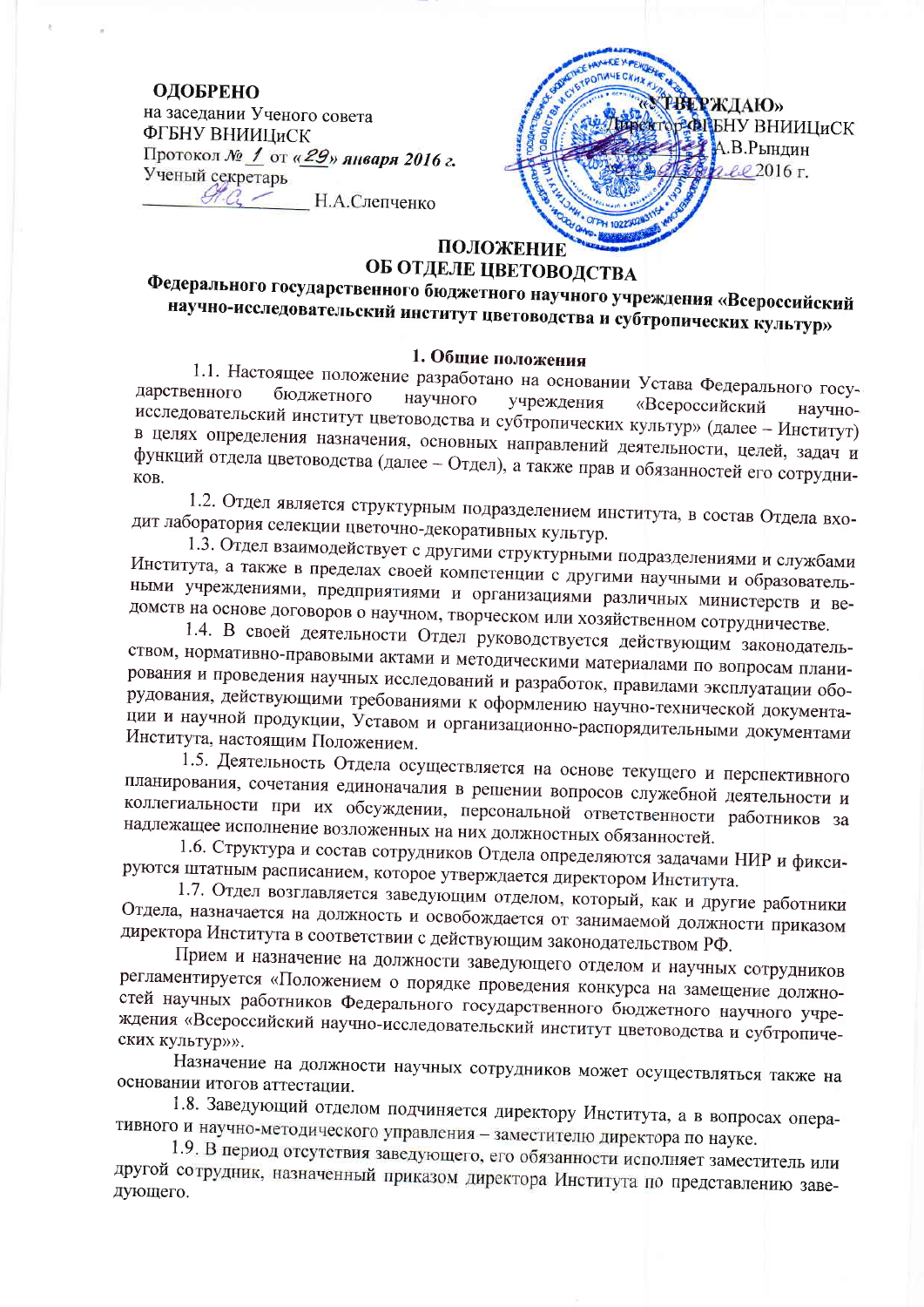1.10. Квалификационные требования, функциональные обязанности заведующего и других сотрудников Отдела регламентируются должностными инструкциями, утвержденными директором Института.

1.11. Сотрудники Отдела выполняют свои обязанности согласно утвержденным должностным инструкциям и программно-методическим планам.

1.12. За ненадлежащее исполнение должностных обязанностей и нарушение трудовой дисциплины работники Отдела несут ответственность в порядке, предусмотренном действующим законодательством.

1.13. Координацию и контроль своевременности и качества выполнения возложенных на Отдел задач и функций осуществляет заведующий отделом.

1.14. Реорганизация или ликвидация Отдела проводится в соответствии с приказом директора Института, изданного на основании решения Ученого совета Института, в соответствии с действующим законодательством РФ.

## 2. Основные направления деятельности, цели, задачи и функции

2.1. Основным назначением и целью деятельности Отдела является проведение фундаментальных и прикладных научных исследований в области цветоводства и декоративного садоводства, направленных на развитие аграрной науки и сельскохозяйственной отрасли, включая селекцию и репродуктивную биологию цветочно-декоративных культур; апробация, внедрение научно-методических разработок и создание высокодекоративных, высокопродуктивных, устойчивых в местных условиях произрастания сортов.

2.2. Основные задачи и направления деятельности Отдела:

- сохранение и пополнение генофонда цветочно-декоративных культур (коллекций) Института, инвентаризация геноресурсов, разработка планов интродукции и проведение интродукционного поиска;

- всестороннее изучение цветочно-декоративных (в т.ч. цветочные культуры, декоративные травянистые, древесные и древовидные растения) растений (биологических, морфологических, экологических, физиологических, анатомических и др. свойств);

- изучение особенностей и закономерностей репродуктивной биологии цветочнодекоративных культур;

- проведение селекционных исследований с использованием современных методов, разработкой моделей сортов, изучением закономерностей наследования признаков с целью выявления источников и доноров хозяйственно-ценных признаков, а также получения новых сортов, отличающихся набором ценных хозяйственных признаков;

- разработка методов и методик изучения, оценки и размножения цветочнодекоративных растений, в т.ч. в селекционных исследованиях;

- изучение особенностей выращивания, разработка новых высокоэффективных и совершенствование существующих технологий производства цветочно-декоративной продукции (срезка, выгонка, посадочный материал древесных и цветочных культур и др.);

- изучение и разработка стратегии интродукции древесно-кустарниковых и цветочно-декоративных культур в регионе;

- разработка принципов создания устойчивых урбоэкосистем региона с учётом природно-климатических особенностей;

- сохранение и пополнение коллекции, а также комплексное изучение редких и исчезающих видов природной флоры региона с целью разработки стратегий их сохранения;

- разработка и выполнение проектов по озеленению территорий различного назначения, с осуществлением авторского надзора;

- популяризация результатов научно-производственной деятельности Отдела в СМИ, научных кругах и среди населения;

- апробация и внедрение научных результатов.

2.3. Основными функциями Отдела являются: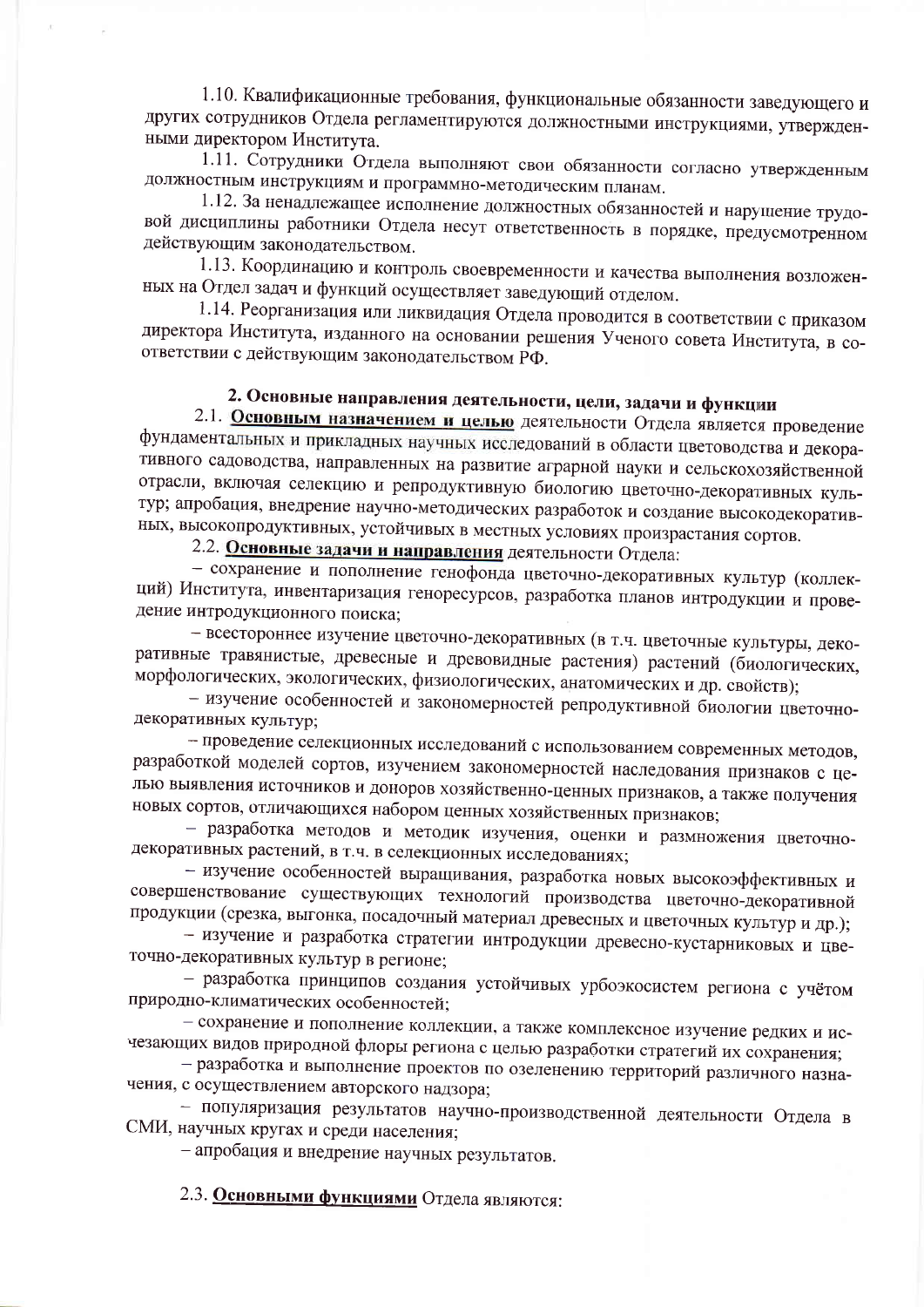- координация всех видов работ лабораторий и опытно-производственной базы Отдела:

- разработка проектов перспективных и годовых планов НИР, методических и рабочих программ, других плановых документов и методических материалов, представление их на рассмотрение ЭМК и Ученого совета, и далее директору Института на утвер-

подготовка и представление руководству Института аналитических материалов о состоянии и перспективах развития разрабатываемых и ноинформационновых научных направлений в соответствующих областях знания, о состоянии опытной, научно-технической и приборной базы Отдела;

- определение потребности Отдела в оборудовании, материалах и других ресурсах, необходимых для проведения научно-исследовательских, хоздоговорных, вспомогательных (по производственной необходимости) работ; обеспечение сохранности и рационального использования имеющегося оборудования, аппаратуры и приборов;

- оформление и представление на рассмотрение ЭМК и Ученого совета Института ежегодных и заключительных отчетов о выполненных НИР, завершенных научноисследовательских разработок, иных информационно-аналитических материалов по результатам исследований и других видов отчетности;

- организация научных связей и развитие сотрудничества с ВУЗами, НИУ, ведущими специалистами соответствующего научного направления для проведения совместных исследований, образовательной деятельности, информационно-методического обмена и т.д.;

- оказание методической и практической помощи научным и производственным подразделениям Института в рамках специализации, компетенции и возможностей Отде-

- оказание консультативно-методической помощи производителям цветочной продукции и посадочного материала декоративных растений различных форм собственности и организациям при практическом внедрении в производство завершенных научноисследовательских разработок и применении иных результатов исследований, выполненных Отделом, осуществление авторского надзора;

- оказание услуг в рамках договорных работ по профилю работы Отдела;

- формирование и подготовка к публикации материалов, отражающих результаты научных исследований;

участие научных  $\, {\bf B}$ конференциях, семинарах, симпозиумах, научнопроизводственных совещаниях по тематикам, соответствующим основным направлениям деятельности Отдела, по отраслевой тематике Института;

- ведение и хранение документации, коллекций и т.д.;

- выполнение уходных работ, создание условий и необходимой базы для проведения исследований на высоком научно-методическом, организационном и технологическом уровнях с целью получения новых видов продукции (сорта, рекомендации, технологии и т.п.) с высоким экономическим эффектом;

- содействие внедрению новейших достижений в производство;

- осуществление эффективного использования земельных ресурсов, производственного и технического потенциала Института для решения приоритетных задач развития науки;

- обеспечение сохранности, учёта и создания условий для оптимального хранения получаемых в результате научной деятельности сортов и гибридов цветочнодекоративных культур, а также других материальных ценностей.

- осуществление в пределах своей компетенции иных функций в соответствии с целями и задачами Института.

#### 3. Права и обязанности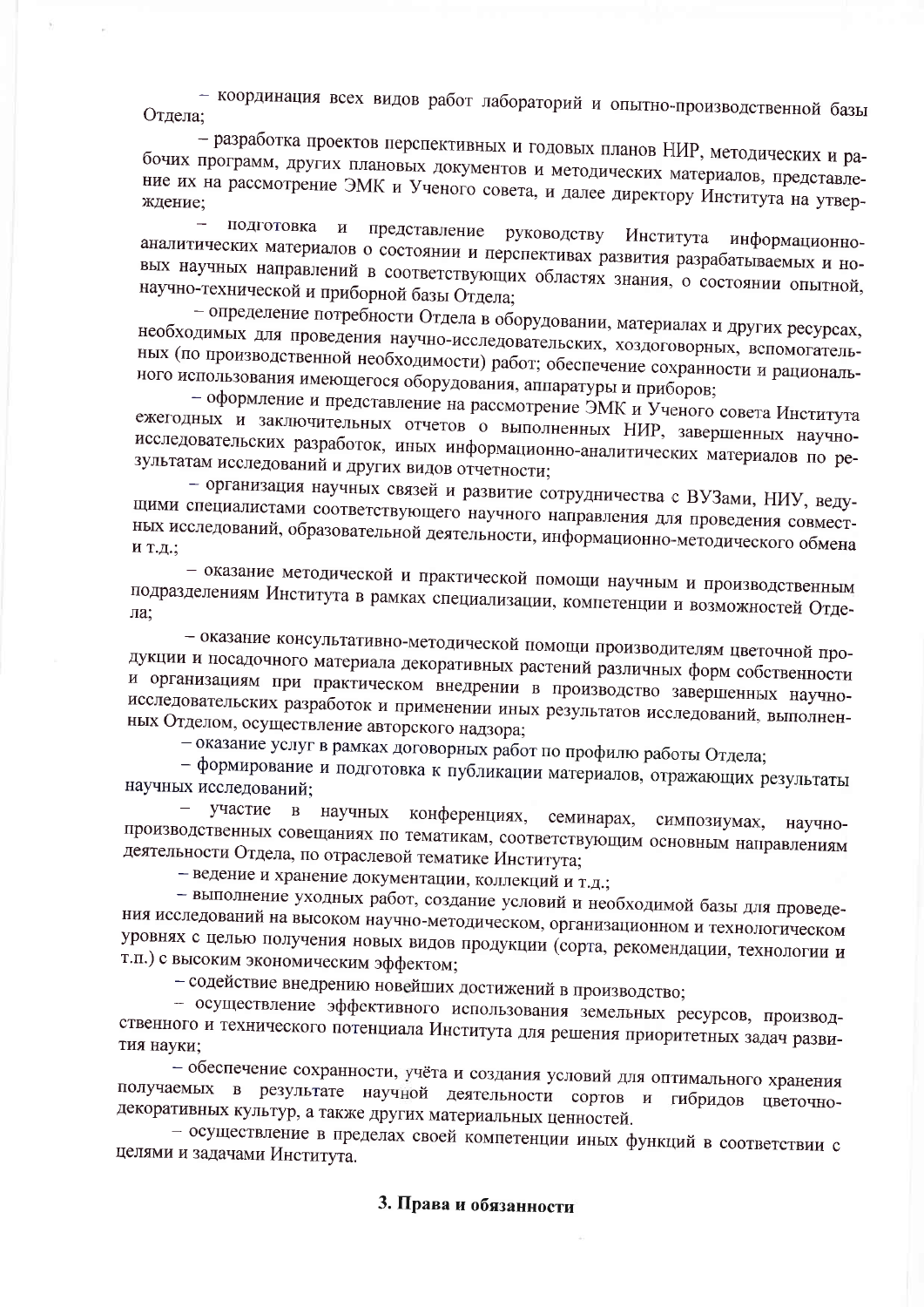3.1. Права и обязанности (и ответственность) сотрудников Отдела определяются в соответствии с трудовым законодательством РФ, утвержденными должностными инструкциями и локальными нормативными актами Института.

3.2. В целях решения возложенных на Отдел задач и функций, осуществления видов деятельности, определенных настоящим положением,

## 3.2.1. сотрудники Отдела имеют право:

- получать поступающие в институт документы и иные информационные материалы по своему профилю деятельности для ознакомления и использования в работе;

- запрашивать в установленном порядке и получать от руководства Института и структурных подразделений информацию (материалы) по вопросам, входящим в компе-

- выбирать средства и методы проведения исследований, пути решения поставленных перед Отделом задач; совершенствовать и внедрять новые методы организации рабо-TЫ:

- участвовать в перспективном и текущем планировании деятельности Отдела, а также подготовке приказов, распоряжений и иных документов, касающихся возложенных на Отдел задач и функций;

- участвовать в совещаниях при рассмотрении вопросов, касающихся деятельности Отдела;

- выбирать соисполнителей (из числа специалистов структурных подразделений Института или внешних соисполнителей) научно-исследовательских и хоздоговорных работ, выполняемых Отделом; осуществлять контроль выполнения ими договорных обязательств, плана и качества работ;

- осуществлять в пределах своей компетенции координацию и проверку деятельности структурных подразделений Института, в т.ч. при проведении совместных научных

- взаимодействовать в рамках различных форм сотрудничества с другими научными и образовательными учреждениями, предприятиями и организациями различных министерств по своему профилю деятельности и в пределах своей компетенции; в т.ч. проводить на своей базе производственные и преддипломные практики студентов профильных специальностей;

- давать специалистам структурных подразделений Института рекомендации по совершенствованию научно-производственной деятельности в пределах своей компетенции и по своему профилю деятельности;

- использовать организационные и материально-технические ресурсы Института (в т.ч. приборную базу других лабораторий и подразделений);

- вносить предложения по улучшению материально-технического и информационного обеспечения, условий труда работников Отдела;

- вносить другие предложения по вопросам, входящим в компетенцию Отдела.

3.2.2. помимо вышеперечисленного заведующий отделом имеет право:

- вносить предложения по переподготовке и повышению квалификации, по трудовой мотивации (поощрению и наложению дисциплинарных взысканий) работников Отделом:

- вносить предложения по совершенствованию форм и методов работы Отдела (и Института в целом), оптимизации ее структуры и штатной численности; изменению должностных инструкций сотрудников Отдела;

- заведующий Отделом или лицо, исполняющее его обязанности, имеют право подписи документов, направляемых от имени Отдела по вопросам, входящим в его компетенцию.

3.3. Обязанности сотрудников Отдела: